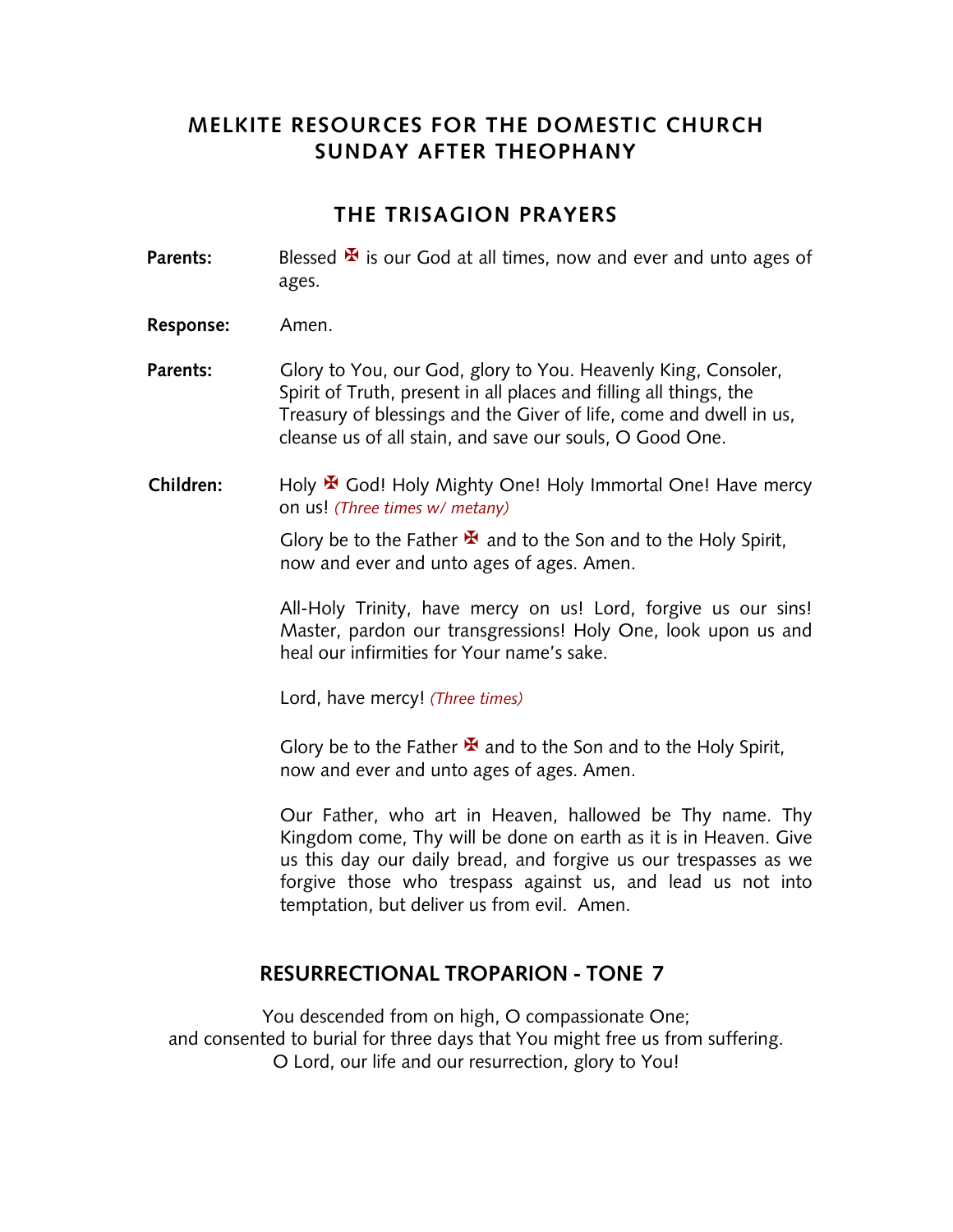### **EPISTLE: EPHESIANS 4:7 - 13**

Brethren, to each one of us the grace was given according to the measure of Christ's bestowal. Thus is says, *Ascending on high, he let away captives; he gave gifts to men* (Ps 61:19). Now this *ascending,* what does it mean but that he also descended first into the lower parts of the earth? He who descended, he it is who ascended also above all the heavens, that he might fill all things. And he himself gave some men as apostles, and some as prophets, and others as pastors and teachers, in order to perfect the saints for a work of ministry, for building up the body of Christ, until we all attain to the unity of the faith and of the deep knowledge of the Son of God, to perfect manhood, to the mature measure of the fullness of Christ.

### **GOSPEL: MATTHEW 4:12 - 17**

Now when he heard that John had been arrested, he withdrew into Galilee; and leaving Nazareth he went and dwelt in Capernaum by the sea, in the territory of Zebulun and Naphtali, that what was spoken by the prophet Isaiah might be fulfilled:

> "The land of Zebulun and the land of Naphtali, toward the sea, across the Jordan, Galilee of the Gentiles the people who sat in darkness have seen a great light, and for those who sat in the region and shadow of death light has dawned." From that time Jesus began to preach, saying, "Repent, for the kingdom of heaven is at hand."

# **CATECHETICAL SUMMARY**

In today's Gospel we hear the announcement of the "Kingdom of Heaven." With this announcement, Jesus begins his public ministry in which he will exercise his kingship by reclaiming dominion over his creation and most importantly reclaiming his dominion over man who is made in his image and likeness.

The great Biblical scholar Origen explains that "'The kingdom of heaven" is not in a place but in disposition. For it is "within" us."

Just as with any earthly kingdom, so with the heavenly kingdom, the citizens of the kingdom are invited to obey the King and follow the laws set out by the king for the common good of the entire kingdom.